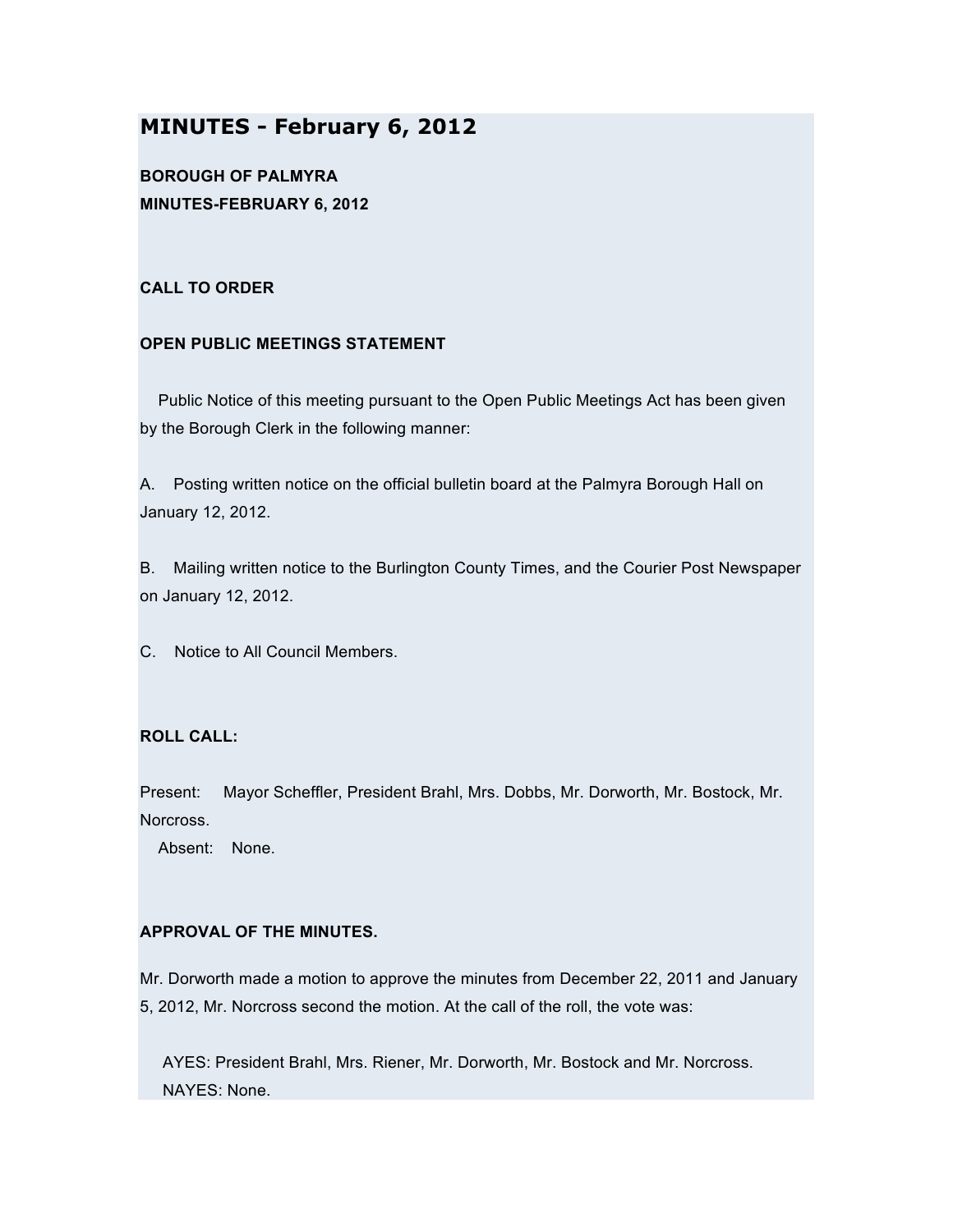ABSTAIN: Mrs. Dobbs, Mrs. Riener abstained from January 5, 2012.

## **COORESPONDENCE.**

A. Correspondence from Igbal Ahmed re: 2 Memorial Avenue- Mr. Ahmed was requesting that the Borough forgive the taxes on 2 Memorial Avenue as it is vacant and being worked on. Borough Council has no legal authority to waive property taxes. Mr. Gural will send Mr. Ahmed a letter and explain council's position.

#### **DISCUSSION ITEMS**

A. BURLCO JIF-Mr. Gural and Mr. Monaghan explained to council the need for the excess liability coverage for the borough from the JIF insurance. There is also a need to have additional resolutions approved with regulating signs and responsibility for the skate park at Legion Field. A resolution is required to appoint someone to access the EPL hotline. Council will review the resolutions for adoption at the next meeting.

B. War Memorial Committee. Mrs. Riener requested that research be done on the ownership of the war memorial for clarification on insurance and responsibility. Borough Council discussed increasing the amount given to the War Memorial Committee in the budget to help cover the cost of the insurance requirements. The War Memorial Committee will talk to an attorney about incorporating as a non-profit.

C. Police Department-Chief Pearlman expressed the need for more officers to be appointed due to retirements and an officer leaving the force. Mr. Dorworth discussed the excellent job that the Chief has done on the budget and that there is funding available for the new officers. Borough Council authorized the Chief to proceed with two full time officers and two part-time Class II officers; they will be formally appointment at the next meeting.

D. Stop signs at Garfield & Wallace, Charles & Columbia, Columbia at Garfield. Borough Council authorized Mr. Gural as the administrator to complete the necessary steps to have these signs placed.

E. Community Center-Mr. Fox, Land Engineering will have the cracked concrete floor and sidewalk fixed by the contractor.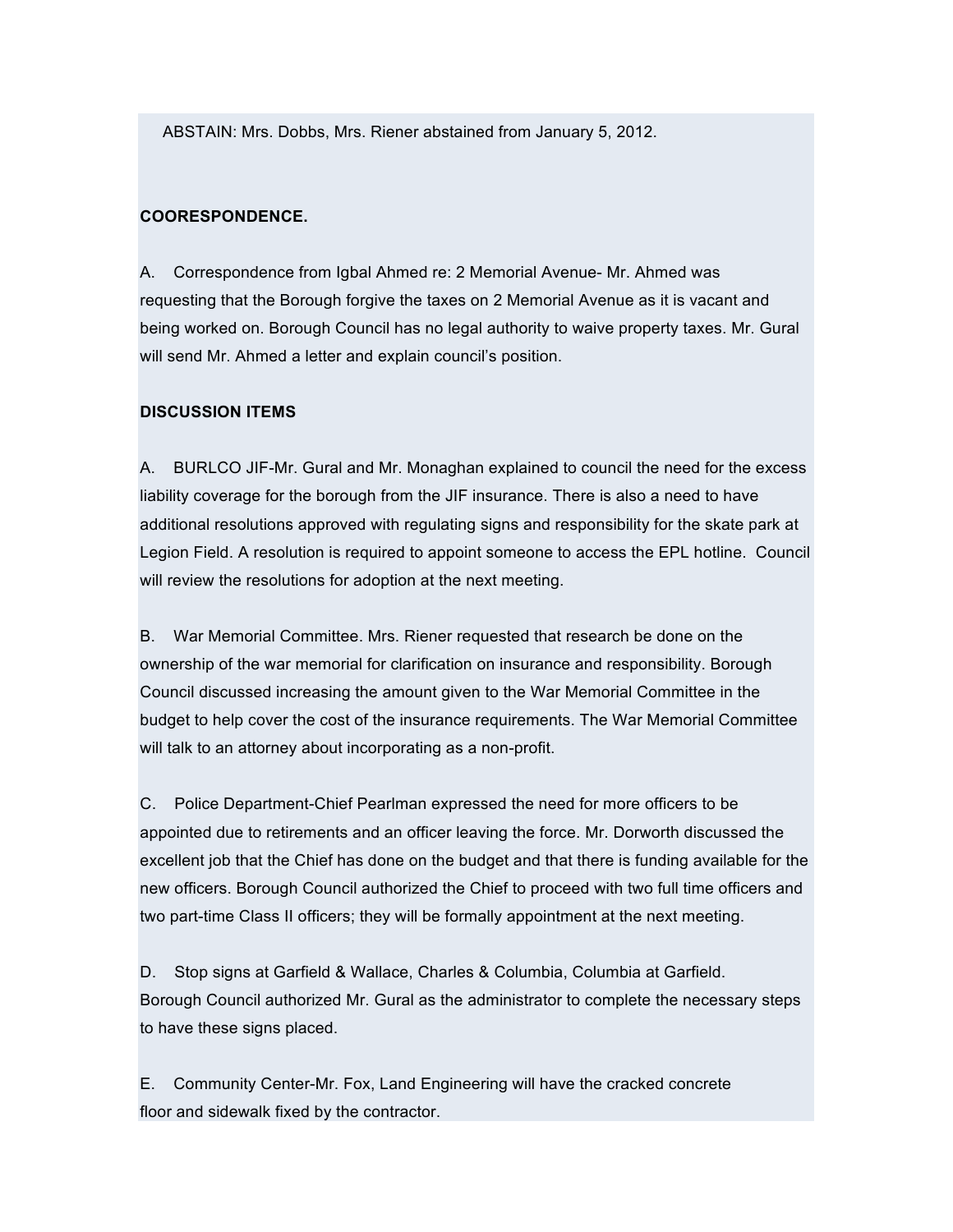a. YMCA proposal-The YMCA would like to run the Spring Programming again with the Borough at the community center. There will be activities for pre-school and also for youth. The Adults will also have programs, such as Zumba, Kick-boxing and Yoga in the evenings. Borough Council will review the resolution for adoption at the next meeting.

b. Real Results Basketball Training proposal-Michael McCarron, formerly of the Washington Generals, would like to operate a basketball training league at the community center. The league at the current time would be for men over 40 years of age. Mr. Gural informed council that all of the insurance requirements have been met. Borough Council will review the resolution for approval at the next meeting.

F. Roberts Rules Ordinance-Borough Council discussed the need for all Borough meetings including commission meetings to have the same set of structure. Borough Council will introduce the ordinance to require Roberts Rules of Order be followed at all borough meetings.

G. Concession Stand-Mr. Gural discussed the damages done to the concession stand and requested Borough Councils input on the repairs. The police department has reviewed the tape and that it is difficult to see clearly the faces of the juveniles. Mr. Norcross explained the options to having the windows secure on the stand. Borough Council agrees that it needs to be more secure and authorizes repairs to the concession stand.

H. Shade Tree Commission-Mayor Scheffler and Borough Council discussed the need to update the ordinance for the shade tree commission. Mr. Rosenberg will prepare two ordinances for adoption at the March 12th meeting-2012-2 Ordinance to repeal the current ordinance 2003-6 and 2012-3 Ordinance to Establishing and Regulate the Shade Tree Commission.

Ordinance 2012-2, Ordinance of the Borough of Palmyra Rescinding Ordinance 2003-6, An Ordinance Providing For The Creation Of A Shade Tree Commission Of The Borough Of Palmyra For The Purpose Of The Regulation, Planting Care and Control Of Shade And Ornamental Trees And Shrubbery In The Streets, Highways Public Places Of The Borough Palmyra And Providing for The Enforcement Thereof. Mr. Bostock made a motion to adopt the ordinance on first reading, Mr. Norcross second the motion. At the call of the roll, the vote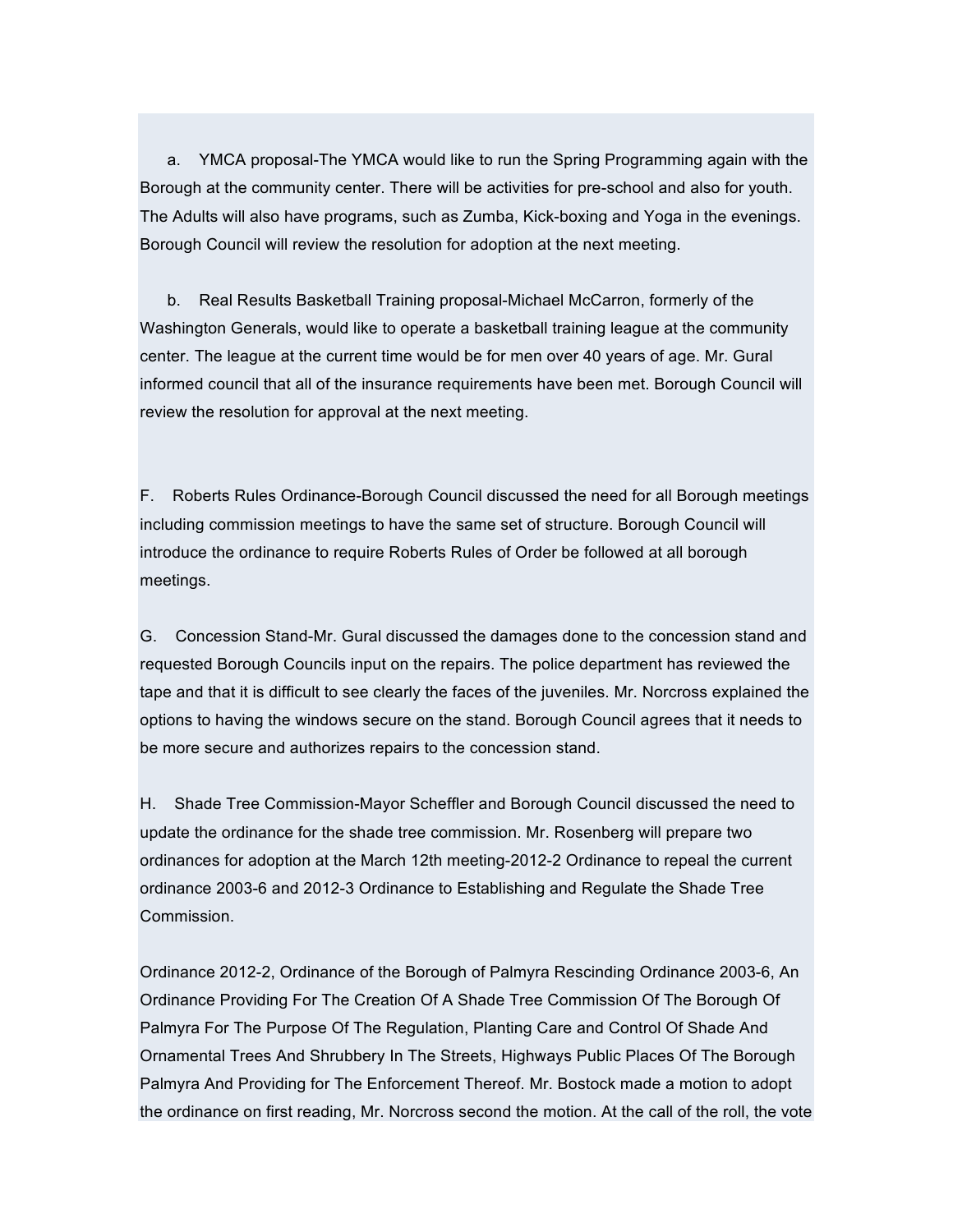was:

AYES: President Brahl, Mrs. Dobbs, Mrs. Riener, Mr. Dorworth, Mr. Bostock, Mr. Norcross.

NAYES: None.

The ordinance was adopted on first reading and will be heard on second and final reading at the council meeting of March 12, 2012 at 7pm after publication according to law.

Ordinance 2012-3, An Ordinance Providing For The Creation Of A Shade Tree Commission Of The Borough Of Palmyra For The Purpose Of The Regulation, Planting Care and Control Of Shade And Ornamental Trees And Shrubbery In The Streets, Highways Public Places Of The Borough Palmyra And Providing for The Enforcement Thereof. Mr. Bostock made a motion to adopt the ordinance on first reading, Mr. Norcross second the motion. At the call of the roll, the vote was:

AYES: President Brahl, Mrs. Dobbs, Mrs. Riener, Mr. Dorworth, Mr. Bostock, Mr. Norcross.

NAYES: None. The ordinance was adopted on first reading and will be heard on second and final reading at the council meeting of March 12, 2012 at 7 pm after publication according to law.

I. Sign Ordinance-the ordinance was referred to the Land Use Board for any additional comments or corrections.

J. Fire Department- the fire department is requesting the borough to waive the fee for the type 1 inspection for the Fisherman's Flea Market. President Brahl made a motion to approve the request, Mr. Norcross second the motion. At the call of the roll, the vote was:

AYES: President Brahl, Mrs. Dobbs, Mrs. Riener, Mr. Bostock, Mr. Norcross. NAYES: None.

ABSTAIN: Mr. Dorworth.

Independence Fire Company #1 submitted approval of a bingo license for March 18th, 2012. President Brahl made a motion to approve the license, Mr. Norcross second the motion. All members present voted in favor of the motion, except Mr. Dorworth abstained.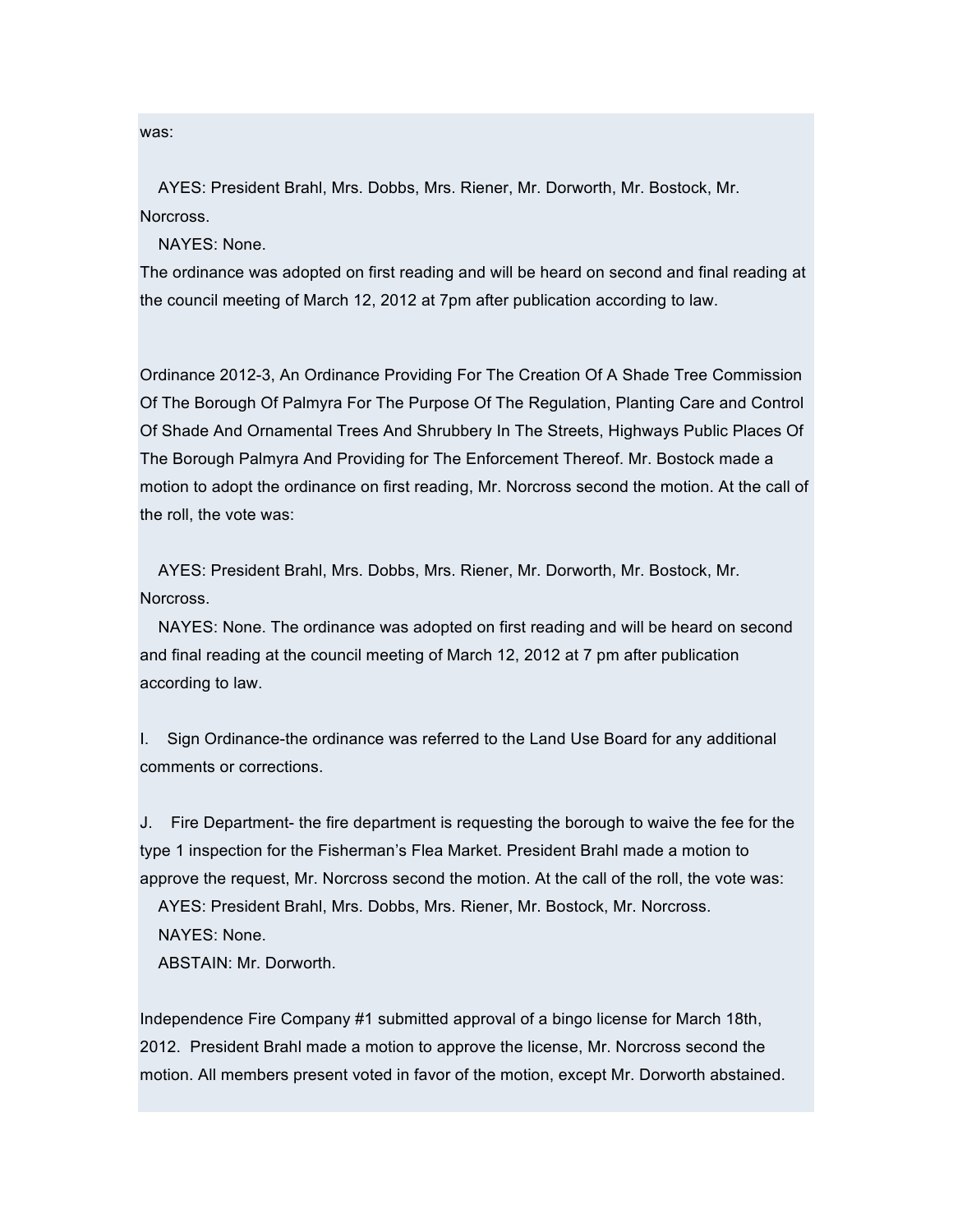K. Budget Meeting was approved for March 3, 2012 at 8:30am

L. ERI Street Map proposal- Environmental Resolutions submitted a proposal for engineering services for the preparation of a street map and also a condition inventory of the streets for the Borough. Council discussed having the street inventory completed by ERI for the amount of \$3,000. The resolution will be placed on the agenda for the next meeting.

M. BOE election date. Borough Council discussed the moving of the school board elections till the November general elections and also the cost savings to the taxpayers. Resolution 2012-33, Resolution Establishing The Election of Members of the Borough of Palmyra Board of Education As The First Tuesday After The First Monday in November. Mrs. Dobbs made a motion to approve the resolution, Mrs. Riener second the motion. At the call of the roll, the vote was:

AYES: President Brahl, Mrs. Dobbs, Mrs. Riener, Mr. Dorworth. NAYES: None ABSTAIN: Mr. Bostock and Mr. Norcross.

N. Dunn Inc. re-appointment-this appointment will be considered at the next meeting.

O. Green Team / Environmental Commission-Borough Council will review the need for an environmental commission.

P. Ethel Hardy Park design-Police Storage Shed design-Environmental Resolutions will proceed with the designs for these two projects.

Q. LTC Consulting proposal (Carl Mayer)- Borough Council decided not to proceed with the use of the consulting firm.

R. Market St. update. There will be a pre-construction meeting for Market Street and the Borough is awaiting word from the Bridge Commission if they are going to repave the street this spring.

S. Revaluation update. Mr. Gural informed council that the tax assessor and solicitor were almost completed with the specs for proposals for the revaluation of the Borough.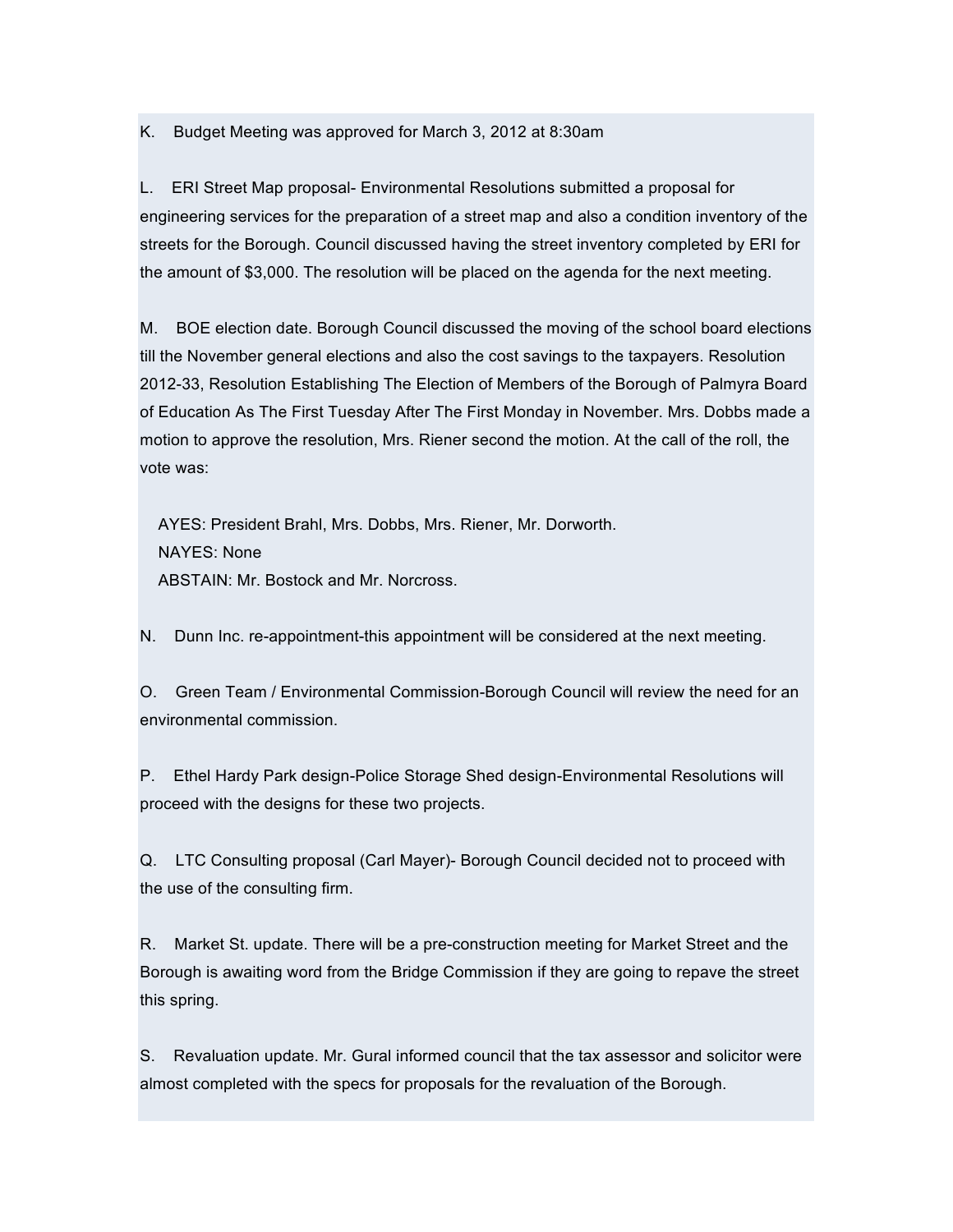#### **RESOLUTIONS**

A. Resolution 2012-34, Resolution Authorizing A Change Order For Construction Of Handicapped Ramps For Bud Concrete Inc. In The Amount Of \$6,250.00 For A New Contract Amount Of \$357,200. The original specifications estimated the quantity of curb piece grating and inlet reconstructions required for the project. President Brahl made a motion to approve the resolution, Mr. Bostock second the motion. At the call of the roll, the vote was:

AYES: President Brahl, Mrs. Dobbs, Mrs. Riener, Mr. Dorworth, Mr. Bostock, Mr. Norcross.

NAYES: None.

## **PUBLIC COMMENT.**

President Brahl made a motion to open the public section, Mr. Norcross second the motion. All members present voted in favor of the motion. Mr. Fratto gave borough council an update on the progress and plans of the BID. No one else wishing to be heard, Mr. Dorworth made a motion to close the public comment, Mr. Norcross second the motion. All members present voted in favor of the motion.

## **CLOSED SESSION.**

Resolution 2012-35, Resolution Excluding the Public From Certain Meetings Pursuant To Section 8 Of the Open Public Meeting Act C. 231 P. L. 1975. Mr. Norcross made a motion to go into closed session for the discussion of contracts and personnel, Mr. Bostock second the motion. At the call of the roll, the vote was:

AYES: President Brahl, Mrs. Dobbs, Mrs. Riener, Mr. Dorworth, Mr. Bostock, Mr. Norcross.

NAYES: None. Council went into closed session.

Council returned to public session and took no further action.

#### **Adjournment.**